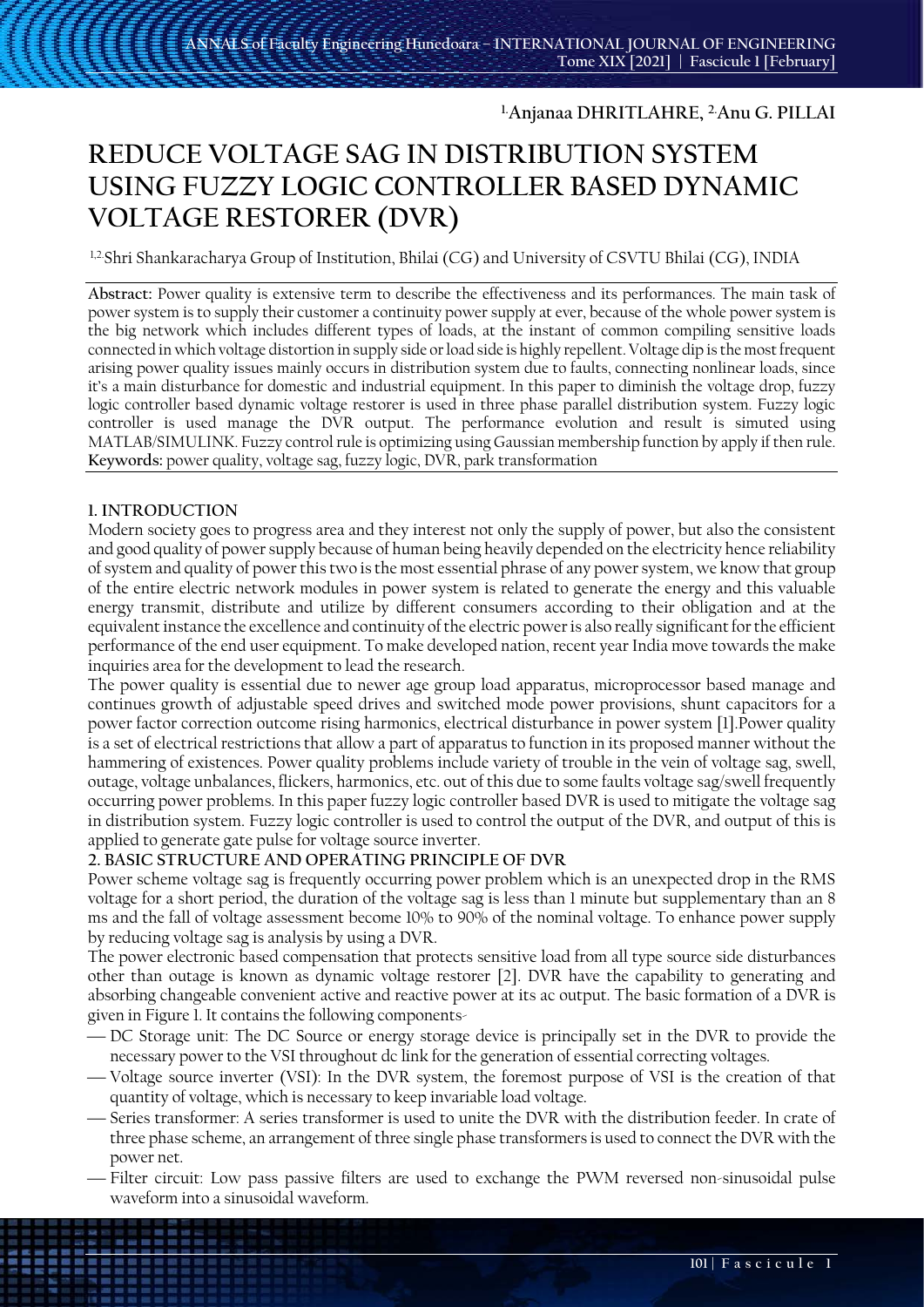The major purpose of the DVR is injecting the voltage of the required magnitude and frequency as preferred by means of the power system net. For the duration of the normal action, the DVR will be there in support mode. During the trouble in the system, the insignificant or rated voltage is compared by means of the voltage deviation and the DVR injects the divergence voltage that is essential by the load [3]. The voltage injected via DVR is articulated as:

$$
V_{\text{inj}} = V_{\text{load}} + Z_{\text{load}} I_{\text{load}} - V_{\text{s}} \tag{1}
$$



Figure 1. Basic structure of DVR

where: V<sub>inj</sub> = required injected voltage, V<sub>load</sub> = desired load voltage, Z<sub>load</sub> = load impedance, I<sub>load</sub> = load current,  $V_s$  = source voltage.

To control the dynamic voltage restorer Synchronous reference frame theory based on battery supported (BESS) is applied to execute the control method planned. The Feed-forward control performance utilizing dq0-transformation or generally called Park's Transformation is implemented at this time for DVR controller. An essential segment of the control lane of the DVR is the sag detection circuit. Voltage sag has to be detected very quick and corrected competently with the purpose of is, with smallest amount of error. To start with the considered phase voltage is converting from abc reference frame to dq0-reference frame. From the time when the system and disturbance deal is balanced, the zero-sequence component becomes zero, so, be ignored. The voltage sag is detected by comparing a situate of reference voltage in dq0 frame with deliberate RMS phasevoltages. The relation for recognition of sag is given by

$$
V_{error, dq0} > V_{threshold} \tag{2}
$$

In Electrical Engineering, Park's transformation (or dq0 transformation) is an arithmetical conversion method used to make simpler the analysis of three-phase circuits. The equations describing the transformation from abc to dq0 reference frame useful to three-phase voltage, shown below.

$$
\begin{bmatrix}\nV_d \\
V_q \\
V_0\n\end{bmatrix} = \frac{2}{3} \begin{bmatrix}\n\sin \omega t & \sin \left(\omega t - \frac{2\pi}{3}\right) & \sin \left(\omega t + \frac{2\pi}{3}\right) \\
\cos \omega t & \cos \left(\omega t - \frac{2\pi}{3}\right) & \cos \left(\omega t + \frac{2\pi}{3}\right) \\
\frac{1}{2} & \frac{1}{2} & \frac{1}{2}\n\end{bmatrix} \begin{bmatrix}\nV_a \\
V_b \\
V_c\n\end{bmatrix}
$$
\n(3)

The DVR voltage as the fame of 'abc' is obtain by using reverse park transformation

$$
\begin{bmatrix}\nV_a \\
V_b \\
V_c\n\end{bmatrix} = \begin{bmatrix}\n\sin \omega t & \cos \omega t & 1 \\
\sin(\omega t - 2\pi/3) & \cos(\omega t - 2\pi/3) & 1 \\
\sin(\omega t + 2\pi/3) & \cos(\omega t + 2\pi/3) & 1\n\end{bmatrix}\n\begin{bmatrix}\nV_d \\
V_q \\
V_0\n\end{bmatrix}
$$
\n(4)

The transformation is regularly used to make simpler the examination of three phase piece of equipment or to formulate simpler calculations measured for the control-operation of three-phase inverter.

#### **3. DESIGN OF FUZZY LOGIC CONTROLLER FOR DVR**

Fuzzy scheme is the rule based system based on the fuzzy interference; fuzzy rule represents awareness that is subjective. Fuzzy system is distinct by three section i.e.

- Fuzzy input and output variable.
- Fuzzy rule.
- Fuzzy inference mechanism.

Fuzzy inference takes inputs, applied fuzzy rule and turn out output, the degree of membership function is define through a characteristics function called membership function, the characteristics function represents

- $= \mu A(u) = 1$ , if u is an element of the set A
- $= \mu A(u) = 0$ , IF u is not a function a set of element A,

where 'A' is fuzzy subset of 'u'

Fuzzy logic controller use very flexible set of IF-THEN rules and the solution is applied to the membership function; in the paper consider the Sugeno type fuzzy controller also called Takagi-Sugeno fuzzy system. In Sugeno type system multiple input and single output function is work used for the nonlinear system for



Figure 2. Fuzzy control system working

appropriates results, working of fuzzy controller is shown in figure 2.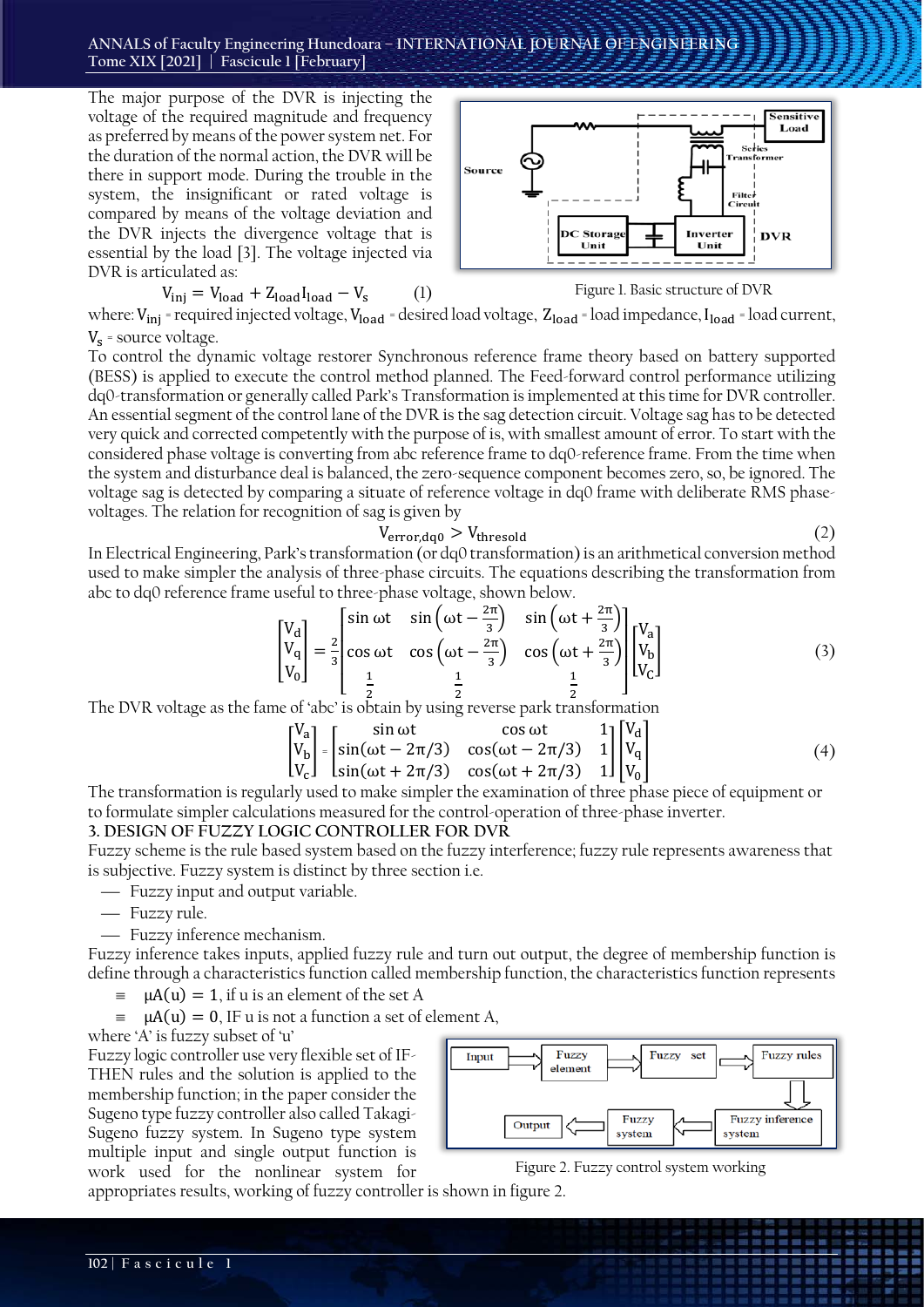We can take intermediate values like small, medium and large, error and change in error is consider as two input and one output is produce, seven membership function is consider for each input and output, in Sugeno type interference system create the square time of the rule according to their membership function shown below Table 1, where: er = error, cer = change in error, ln = large negative, lp = large positive, mn = medium negative, mp = medium positive, sn = small negative,  $sp = small$  positive,  $z = zero$ The rules are written as

- $\frac{1}{\pi}$  If (error is ln) and (cerror is ln) then (output is ln).
- If (error is ln) and (cerror is mn) then (output is ln).

— If (error is  $\ln$ ) and (cerror is sn) then (output is  $\ln$ ). Fuzzy logic controller is used to in this control model in order to reduce the error zero as fast as possible, fuzzy logic designer is shown in figure for membership function for two inputs and one output shown in figure  $(3)$ ,  $(4)$ ,  $(5)$  and Surface view of inputs and output is shown in figure 6.



Figure 4. Membership function plots for input variable "error"

## **4. SIMULATION DESIGN AND MODELING OF DVR:**

In order to analysis of voltage sag two parallel distribution feeder is consider as test system and feeder-1 creates a different time of fault then see that at the fault duration voltage sag is automatically created in feeder-2. The system is implemented in MATLAB Simulink as shown in figure 6, to learn the analysis of voltage sag and act of DVR, also its control strategy to improve the power quality problem.

To diminish the voltage sag an error signal is obtain by comparing a reference signal to supply voltage measured at the load side. The error signals is then proceed to fuzzy logic control where error signal is evaluate

| Table 1. FL Controller Rules |                            |                |    |             |                            |    |    |  |  |
|------------------------------|----------------------------|----------------|----|-------------|----------------------------|----|----|--|--|
| er<br>cer                    | ln                         | mn             | sn | $\mathbb Z$ | sp                         | mp | lp |  |  |
| ln                           | ln                         | ln             | ln | ln          | mn                         | sn | z  |  |  |
| mn                           | ln                         | ln             | ln | mn          | $\mathop{\rm sn}\nolimits$ | Ζ  | sp |  |  |
| sn                           | ln                         | ln             | mn | sn          | Ζ                          | sp | mp |  |  |
| Ζ                            | ln                         | mn             | sn | Ζ           | sp                         | mp | 1p |  |  |
| sp                           | mn                         | sn             | Ζ  | sp          | mp                         | Ιp |    |  |  |
| mp                           | $\mathop{\rm sn}\nolimits$ | Ζ              | sp | mp          | Þ                          | In | In |  |  |
| ID                           | Ζ                          | <sub>S</sub> p | mp | In          | Þ                          | In |    |  |  |



Figure 3. Membership function plots for input variable "error"



Figure 5. Membership function plots for output variable



Figure 6. Surface view of inputs and output function

with change in error signal by applying a fuzzy rule and obtained an output signal shown in figure 7, this output signal is converts to abc frame signal and feed to the PWM generator. This signal is get to IGBT voltage source inverter. Voltage required for the compensation is obtain by output of VSI, which is then feed to injected transformer primary winding shown in figure 8.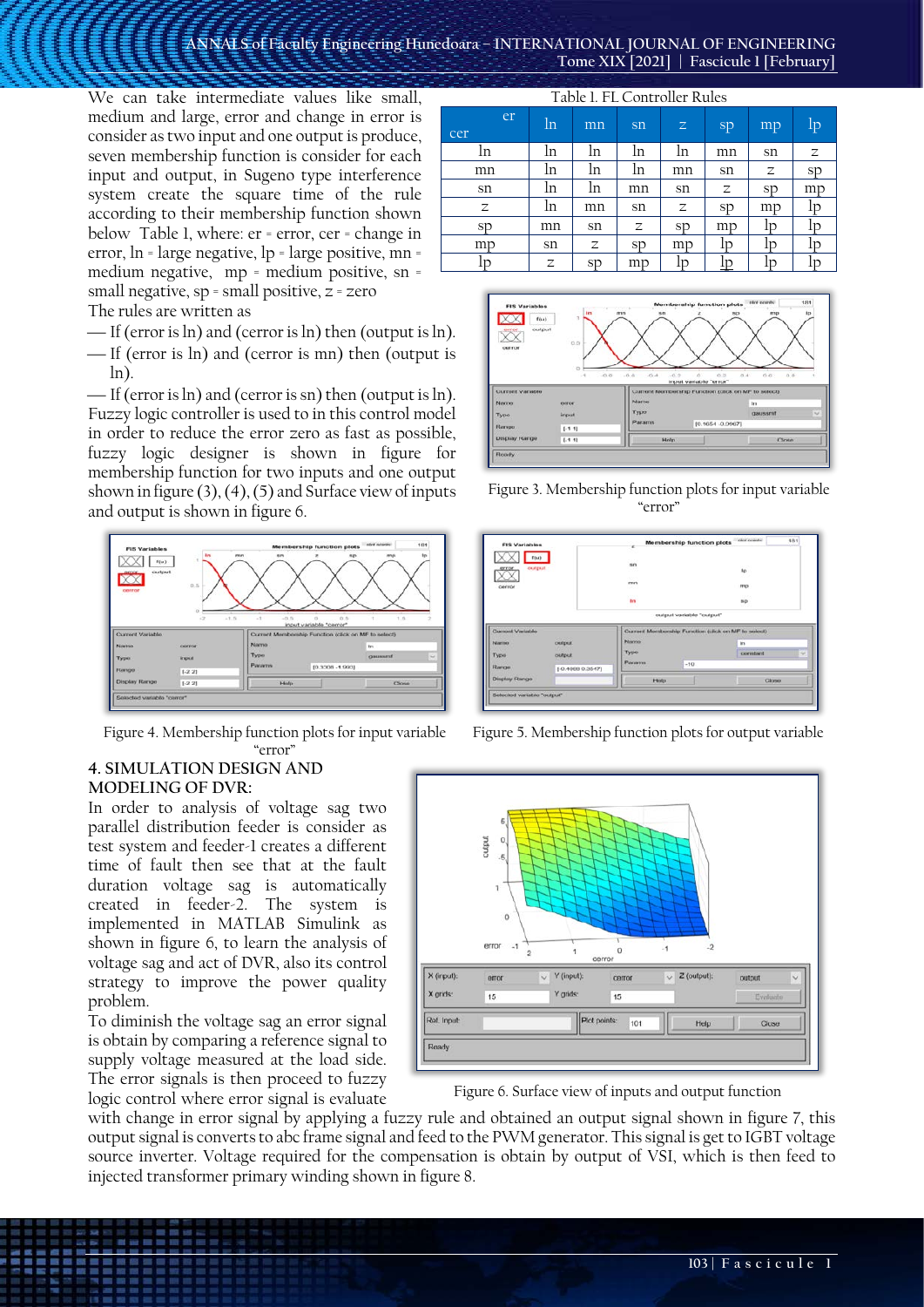



Figure 7. Simulation model of test system.



Figure 8. Model of reference frame theory control method of DVR





ENNES

■歴書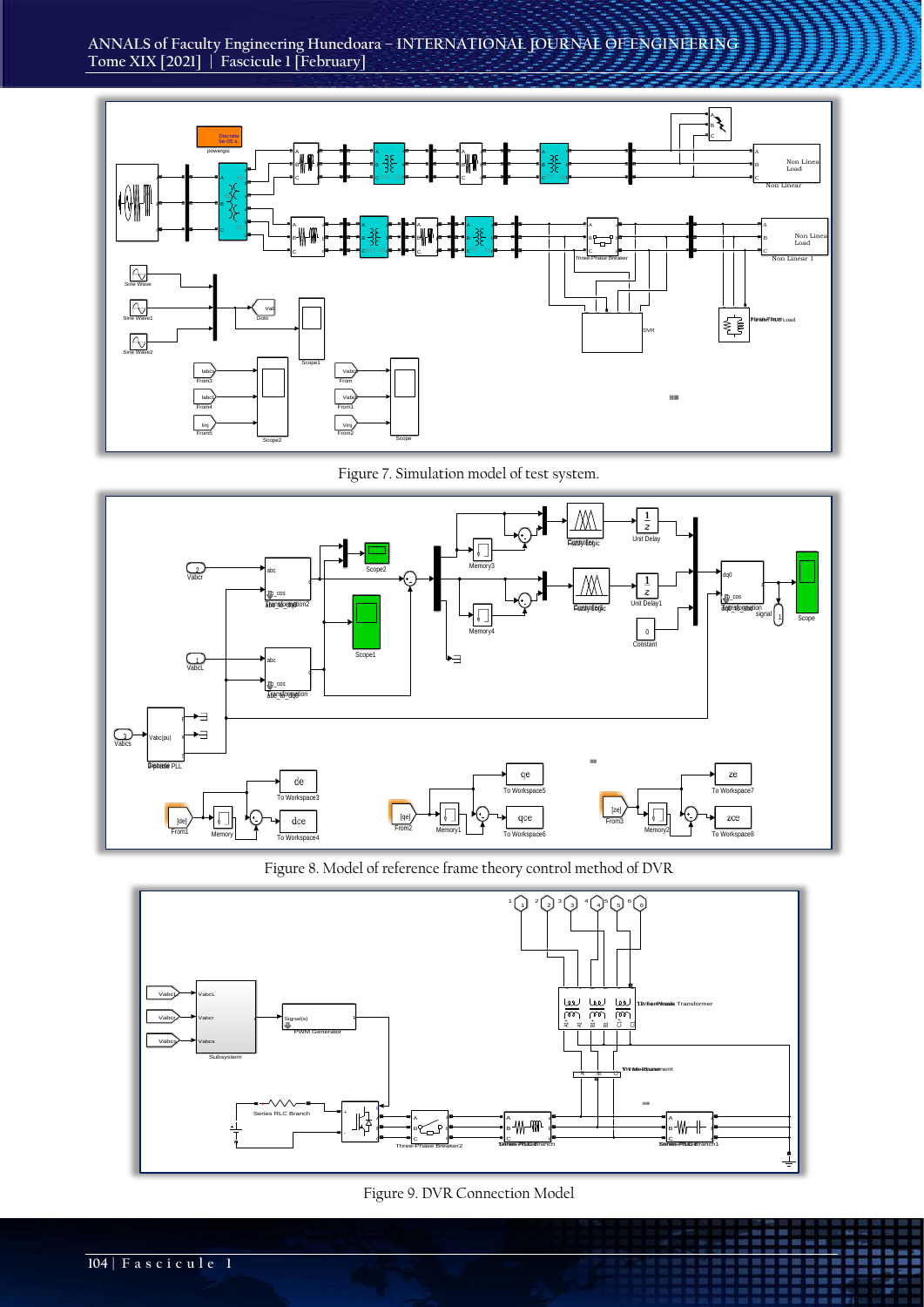#### **5. SIMULINK RESULT**

The different type of fault is creating in feeder-1 to analyze the sag at the duration of 0.4 sec to 0.6 sec with fault resistance of 0.001Ω and ground resistance 0.001Ω**,** at the same time symmetrical and unsymmetrical voltage sag is occurred in second feeder. Using DVR this drop is compensated; figure (10, 11,12) shows SLG, LLG, and three phase to ground faults occurs then sag in feeder-2 is cleared shows source voltage, load voltage and injected voltage waveform, by injecting the voltage the load side voltage sag is clear, also ABC to dq0 reference signal is shown in figure 13 and also the FFT analysis is shown in figure 14 here the voltage harmonics is



Figure 10. When single line to ground fault then sag cleared

0.61% which is in the range and very small.



Figure 11. When double line to ground fault then sag cleared



Figure 13. Reference load voltage (abc to dq0 transformation)



Figure 12. three phase to ground fault then sag cleared